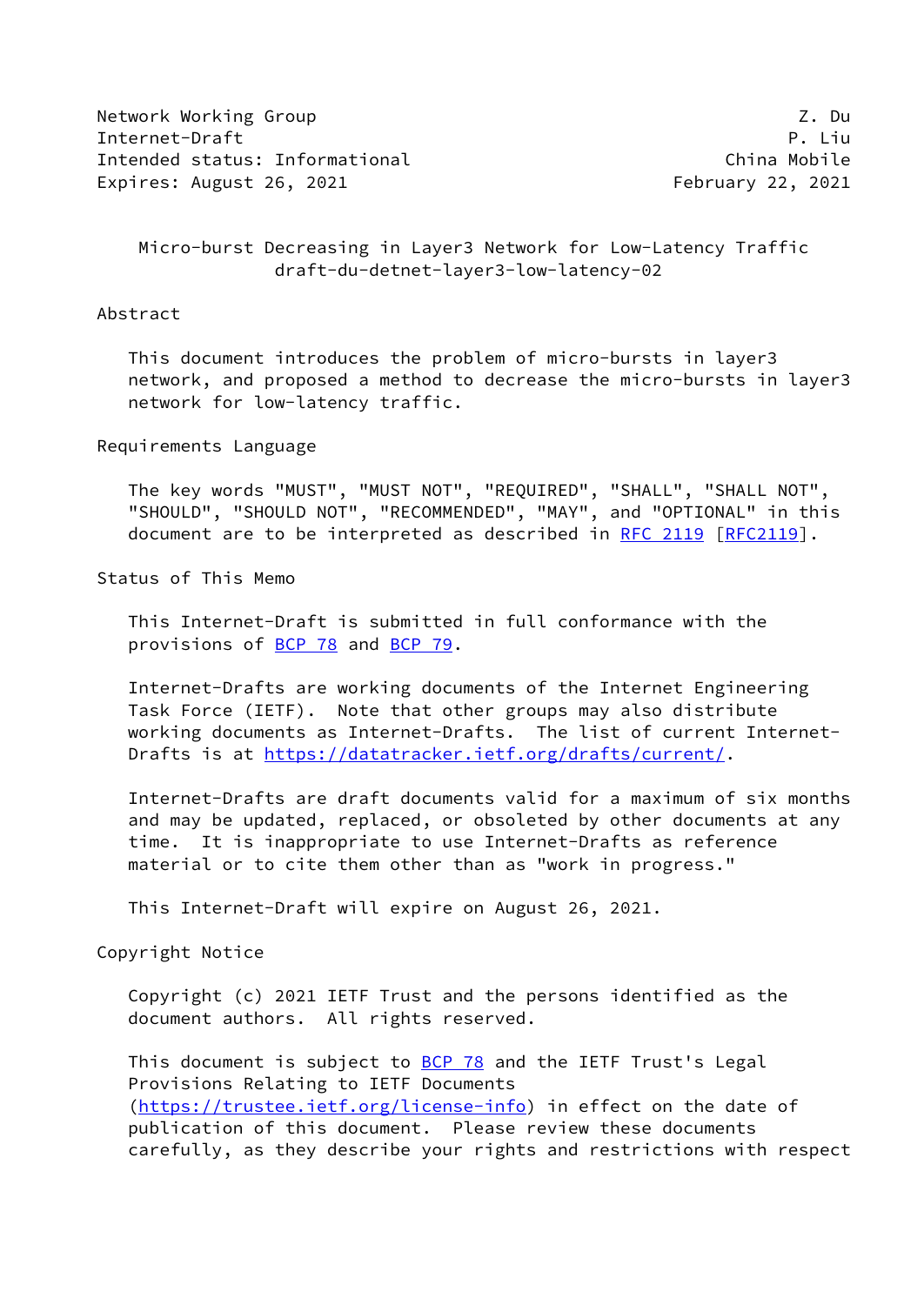Du & Liu **Expires August 26, 2021** [Page 1]

<span id="page-1-1"></span>Internet-Draft L3 Low-latency Traffic February 2021

 to this document. Code Components extracted from this document must include Simplified BSD License text as described in Section 4.e of the Trust Legal Provisions and are provided without warranty as described in the Simplified BSD License.

Table of Contents

|                                                          | $\overline{2}$          |
|----------------------------------------------------------|-------------------------|
| Gaps for Large-scale Layer 3 Deterministic Network<br>2. | $\overline{\mathbf{3}}$ |
| Rethinking the Problem in IP Forwarding $\dots$<br>3.    | $\overline{3}$          |
| Method to Decrease Micro-bursts<br>4.                    | $\overline{5}$          |
| $4.1$ . Working Flow of the Method                       | $\overline{5}$          |
| 4.2. Process of Edge Node                                | $\overline{5}$          |
| 4.3. Process of Forwarding Node                          | 6                       |
|                                                          | 6                       |
| 6.                                                       | 6                       |
| 7.                                                       | 6                       |
| 8.                                                       | $\mathbf{Z}$            |
| 9.                                                       | $\sqrt{7}$              |
| 9.1. Normative References                                | $\overline{1}$          |
| 9.2. Informative References 7                            |                         |
| Authors' Addresses                                       | $\mathbf{Z}$            |
|                                                          |                         |

## <span id="page-1-0"></span>[1](#page-1-0). Introduction

The DetNet architecture in [RFC 8655 \[RFC8655](https://datatracker.ietf.org/doc/pdf/rfc8655)] is supposed to work in campus-wide networks and private WANs, including the large-scale ISP network scenario, such as the 5G bearing network mentioned in [RFC](https://datatracker.ietf.org/doc/pdf/rfc8578) [8578](https://datatracker.ietf.org/doc/pdf/rfc8578) [\[RFC8578](https://datatracker.ietf.org/doc/pdf/rfc8578)]. It is essential for the large-scale ISP network to be able to provide the low-latency service. The low-latency requirement exists in both L2 and L3 networks, and in both small and large networks.

However, as talked in [[I-D.qiang-detnet-large-scale-detnet](#page-7-1)], deploying deterministic services in a large-scale network brings a lot of new challenges. A novel method called LDN (Large-scale Deterministic Network) is introduced in [\[I-D.qiang-detnet-large-scale-detnet](#page-7-1)], which explores the deterministic forwarding over a large-scale network.

 This document also explores the deterministic service in the large scale layer 3 network, and proposed a method based on micro-burst decreasing, which can benefit the forwarding of low-latency traffic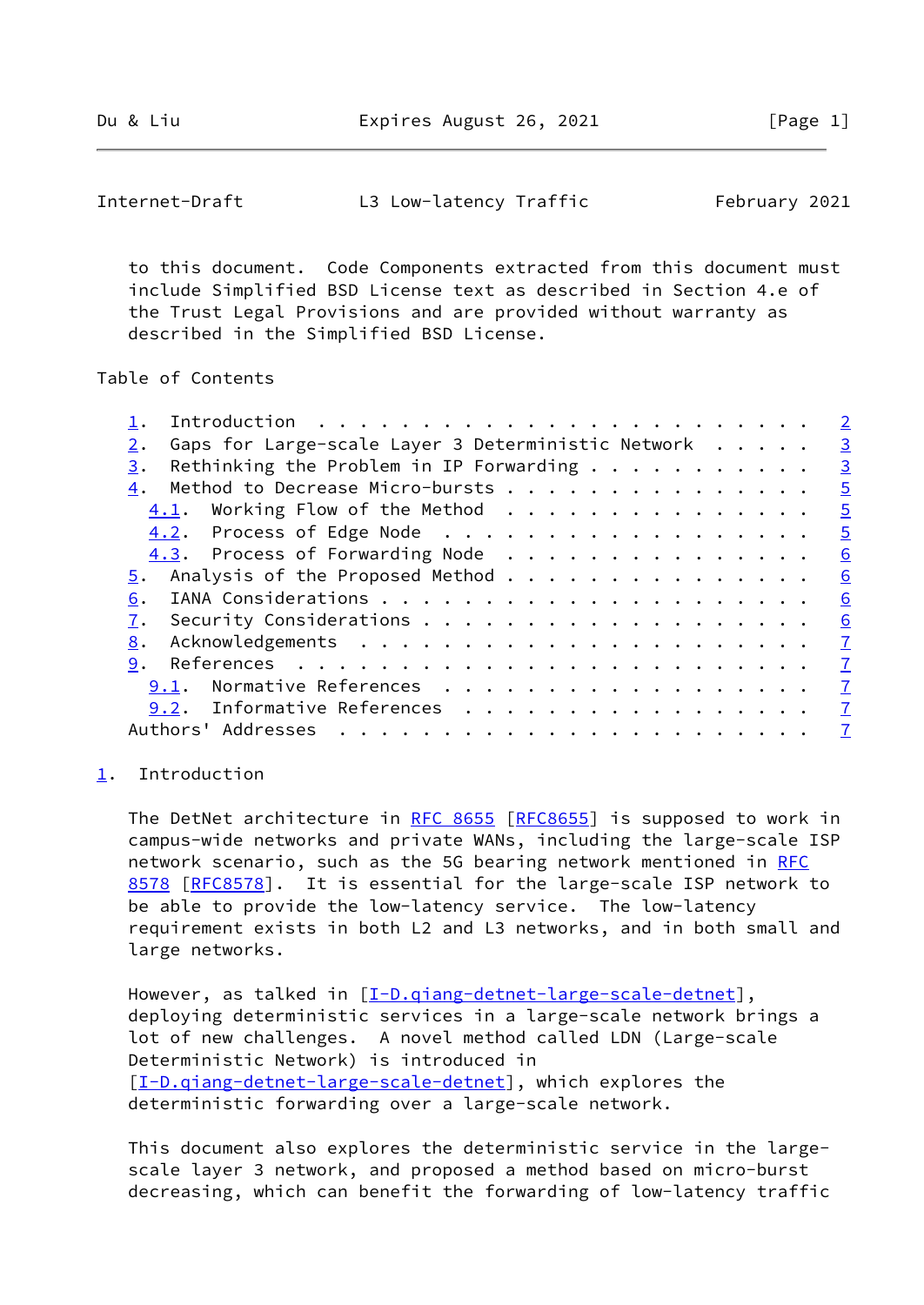in a large-scale network.

Du & Liu **Expires August 26, 2021** [Page 2]

<span id="page-2-1"></span>Internet-Draft L3 Low-latency Traffic February 2021

<span id="page-2-0"></span>[2](#page-2-0). Gaps for Large-scale Layer 3 Deterministic Network

According to [RFC 8655](https://datatracker.ietf.org/doc/pdf/rfc8655) [[RFC8655](https://datatracker.ietf.org/doc/pdf/rfc8655)], DetNet operates at the IP layer and delivers service over lower-layer technologies such as MPLS and IEEE 802.1 Time-Sensitive Networking (TSN). However, the TSN mechanisms are designed for L2 network originally, and cannot be directly used in the large-scale layer 3 network because of various reasons. Some of them are described as below.

 Some TSN mechanisms need synchronization of the network equipments, which is easier in a small network, but hard in a large network. It brings in some complex maintenance jobs across a large distance that are not needed before.

 Some TSN mechanisms need a per-flow state in the forwarding plane, which is un-scalable. Aggregation methods need to be considered.

 Some TSN mechanisms need a constant and forecastable traffic characteristics, which is more complicated in a large network which includes much more flows joining in or leaving randomly and the traffic characteristics are more dynamic.

 The main aspects of the problems are the simplicity and the scalability. The former can ensure that the mechanism is easy to deploy, and the second can ensure that the mechanism is able to bear a large number of deterministic services.

<span id="page-2-2"></span>[3](#page-2-2). Rethinking the Problem in IP Forwarding

 As a comparison, the current IP forwarding mechanism is considered to be a good example fulfilling the requirements of simplicity and scalability. However, traditional IP network is based on statistical multiplexing, and can only provide Best Effort service, short of SLA guaranteed mechanisms.

When we rethink the problem in the current IP forwarding mechanism,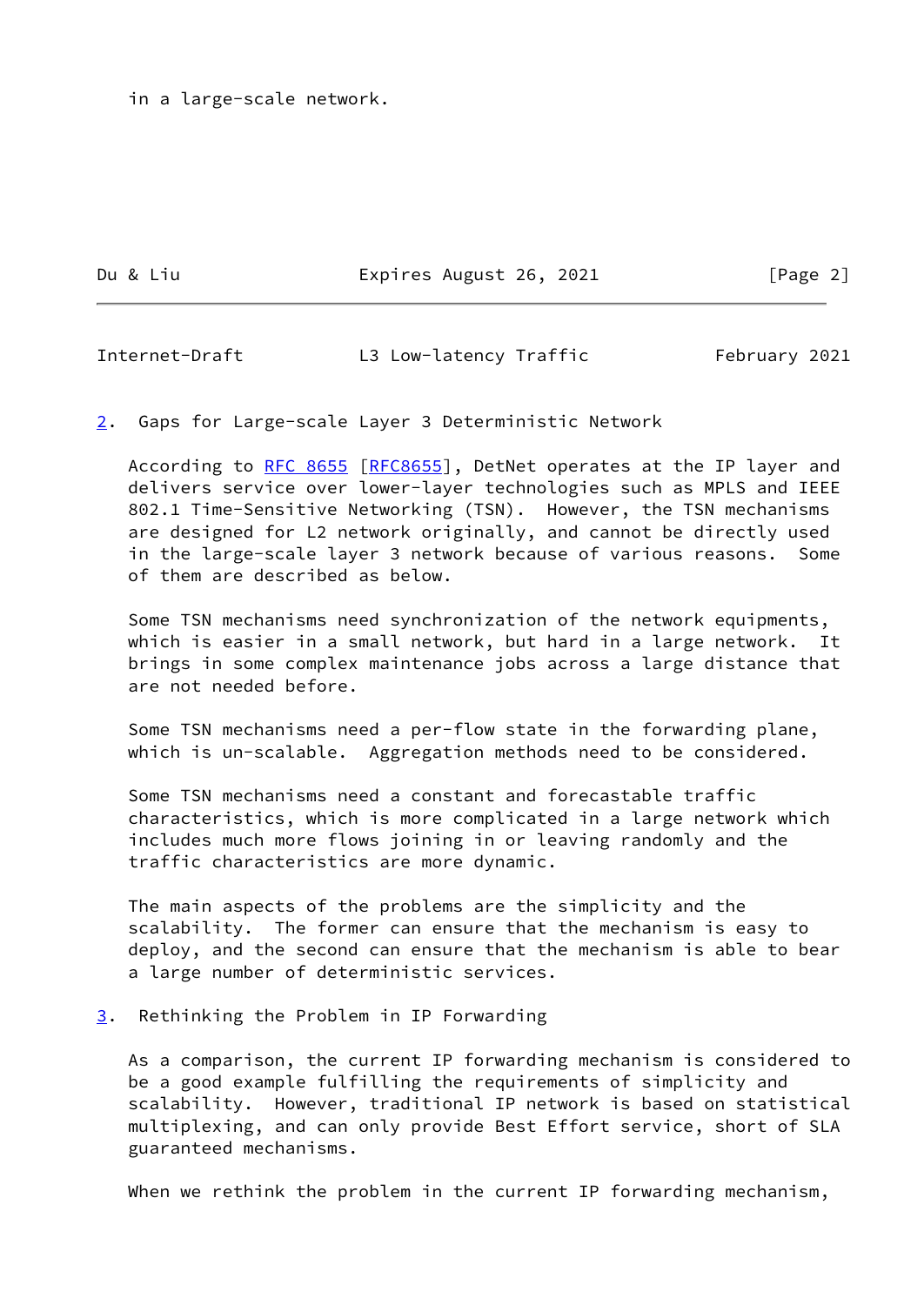we can find that in the current IP network, a long delay in queuing, or some packet losses due to burst are acceptable; however, it is unacceptable in the deterministic forwarding. Therefore, they have different design principles in a low layer.

 The current forwarding mechanism in an IP router, which is based on statistical multiplexing, cannot provide the deterministic service because of various reasons. Even be given a high priority, a deterministic packet can experience a long congestion delay or be lost in a relatively light-loaded network, which is caused by micro burst in the network.

| Expires August 26, 2021<br>Du & Liu | [Page 3] |
|-------------------------------------|----------|
|-------------------------------------|----------|

Internet-Draft L3 Low-latency Traffic February 2021

 Micro-burst is a special case of network congestion, which typically lasts a short period, at the granularity of millisecond. In a micro burst, a lot of data are received on the interface suddenly, and the temporary bandwidth requirement would be tens of or hundreds of the average bandwidth requirement, or even exceed the interface bandwidth.

 In most cases, the buffer on the equipment can handle the micro bursts. However, in some corner cases, micro-bursts bring in a long delay (at the granularity of millisecond) or even packet loss.

The following paragraphs introduce the causes of the micro-burst.

 Firstly, IP traffic has a instinct of burstiness no matter in the macro or micro aspect, i.e., it does not have a constant traffic model even after aggregations.

 Secondly, IP network has a flexible topology, where the incoming traffic may exceed the bandwidth of the outgoing interface. For example, an interface with a large bandwidth may need to send traffic to an interface with a smaller bandwidth, and multiple flows from several incoming interfaces may need to occupy the same outgoing interface.

 Thirdly, the IP node has been designed to send traffic as quickly as possible, and it is not aware whether the downstream node's buffer can handle the traffic. For example, Figure 1 below shows the problem of the current IP scheduling mechanism. Before the scheduling in an IP network, the packets are well paced, but after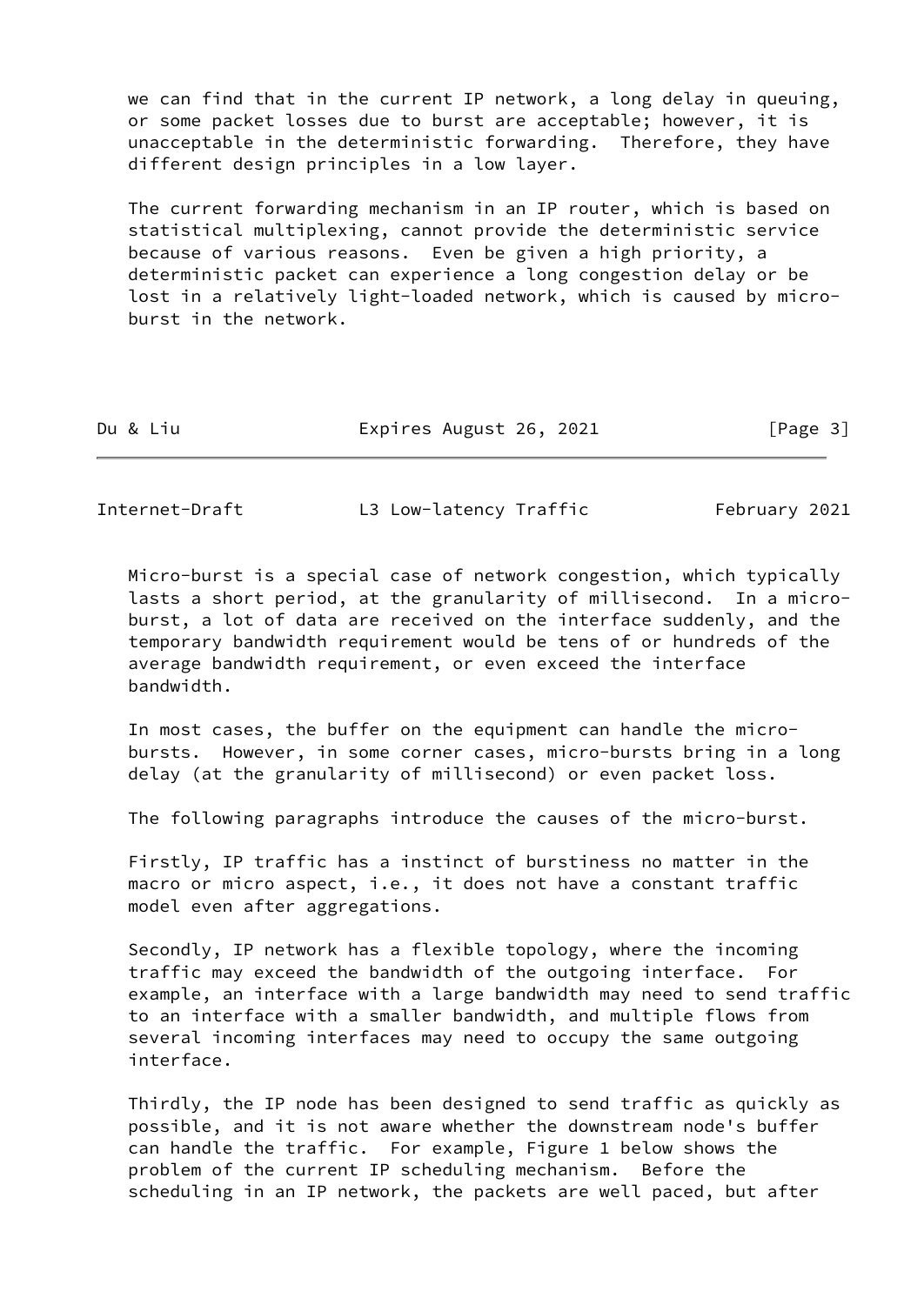the scheduling, the packets will be gathered even the total traffic rate is unchanged. When an IP outgoing interface receives multiple critical flows from several incoming interfaces, the situation becomes worse. However, an IP router will try to send them as soon as possible, so occasionally, in some later hops, micro-bursts will emerge.



Figure 1: Change of the traffic characteristics in an IP network

Du & Liu **Expires August 26, 2021** [Page 4]

<span id="page-4-1"></span>Internet-Draft L3 Low-latency Traffic February 2021

 This document proposes a method to support the low latency traffic bearing in an IP network, such as the 5G bearing network, by avoiding micro-bursts in the network as much as possible. The principle in this method is to forward critical and BE traffic separately, and do not distinguish different critical flows in the intermediate nodes on the forwarding plane.

<span id="page-4-0"></span>[4](#page-4-0). Method to Decrease Micro-bursts

 The method needs the cooperation of the edge nodes and the forwarding/core nodes in an IP network.

<span id="page-4-2"></span>[4.1](#page-4-2). Working Flow of the Method

Generally, the method contains two steps:

 Step1: per flow schedule in the edge node. The purpose is to make sure that each critical traffic has a constant traffic model.

 Step2: per interface schedule in the core node. Traffic are aggregated to ensure the scalability, and the pacing also makes sure that they do not gather. The purpose is to make the critical traffic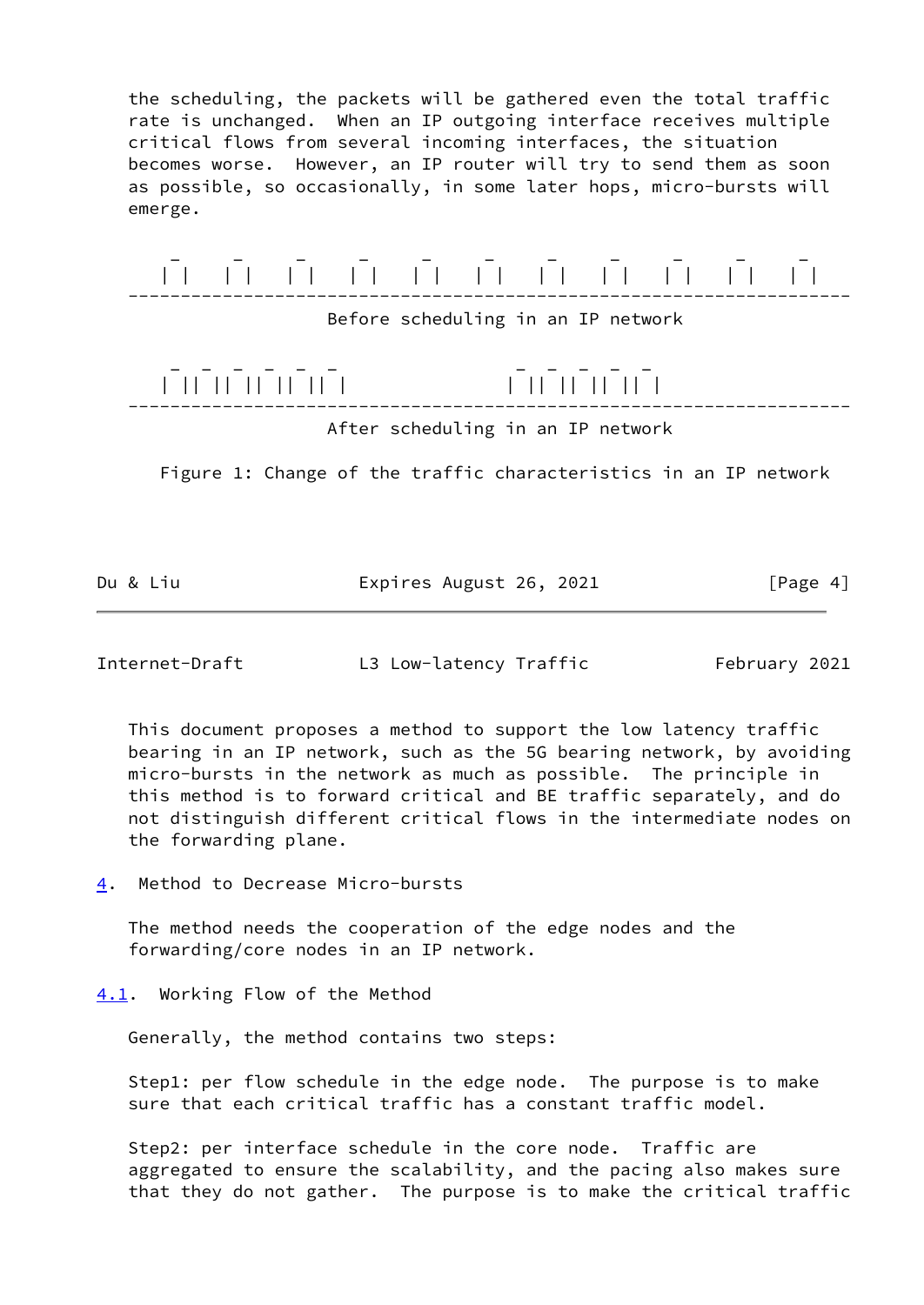be forwarded as the shape when outgoing the edge, not as quickly as possible. We assume that the sending rate of the buffer for the critical traffic is the same as the receiving rate (maybe an algorithm is needed here). If all work good, the buffer will be maintained with a proper depth.

 Other requirements include an RSVP liked mechanism with a good scalability, which should be used to make sure the bandwidth is not exceeded on the interface.

<span id="page-5-0"></span>[4.2](#page-5-0). Process of Edge Node

 The edge node of the IP network can recognize each critical flows just as in the TSN network, and then give them individually a good shaping. In fact, in TSN mechanisms, no micro-busrt will emerge for critical traffic, and each TSN mechanism is proved to be effective under certain conditions.

 This document suggests the edge node to shape the critical traffic by using the CBS method in IEEE 802.1Qav, or the shaping methods in IEEE 802.1Qcr. Generally, the shaping methods can generate a paced traffic for each critical flow.

 The parameters of the shaper, such as the sending rate, can be configured for each flow by some means.

| Du & Liu<br>Expires August 26, 2021 | [Page 5] |
|-------------------------------------|----------|
|-------------------------------------|----------|

<span id="page-5-2"></span>Internet-Draft L3 Low-latency Traffic February 2021

## <span id="page-5-1"></span>[4.3](#page-5-1). Process of Forwarding Node

 For the forwarding node, it is uneasy to recognize each critical flow because of the high pressure of forwarding a large amount of packets. It is suggested that no per-flow state is maintained in the forwarding node. It is to say that, in the forwarding node, the critical flows should be aggregated and handled together.

 This document suggests that the forwarding node can deploy a specific queue at each outgoing interface. The queue will buffer all critical traffic that need to go out through that interface, and will pace them by using methods mentioned in the last section.

 The shaping method in TSN is used here instead of the original forwarding method in an IP router, which can make the critical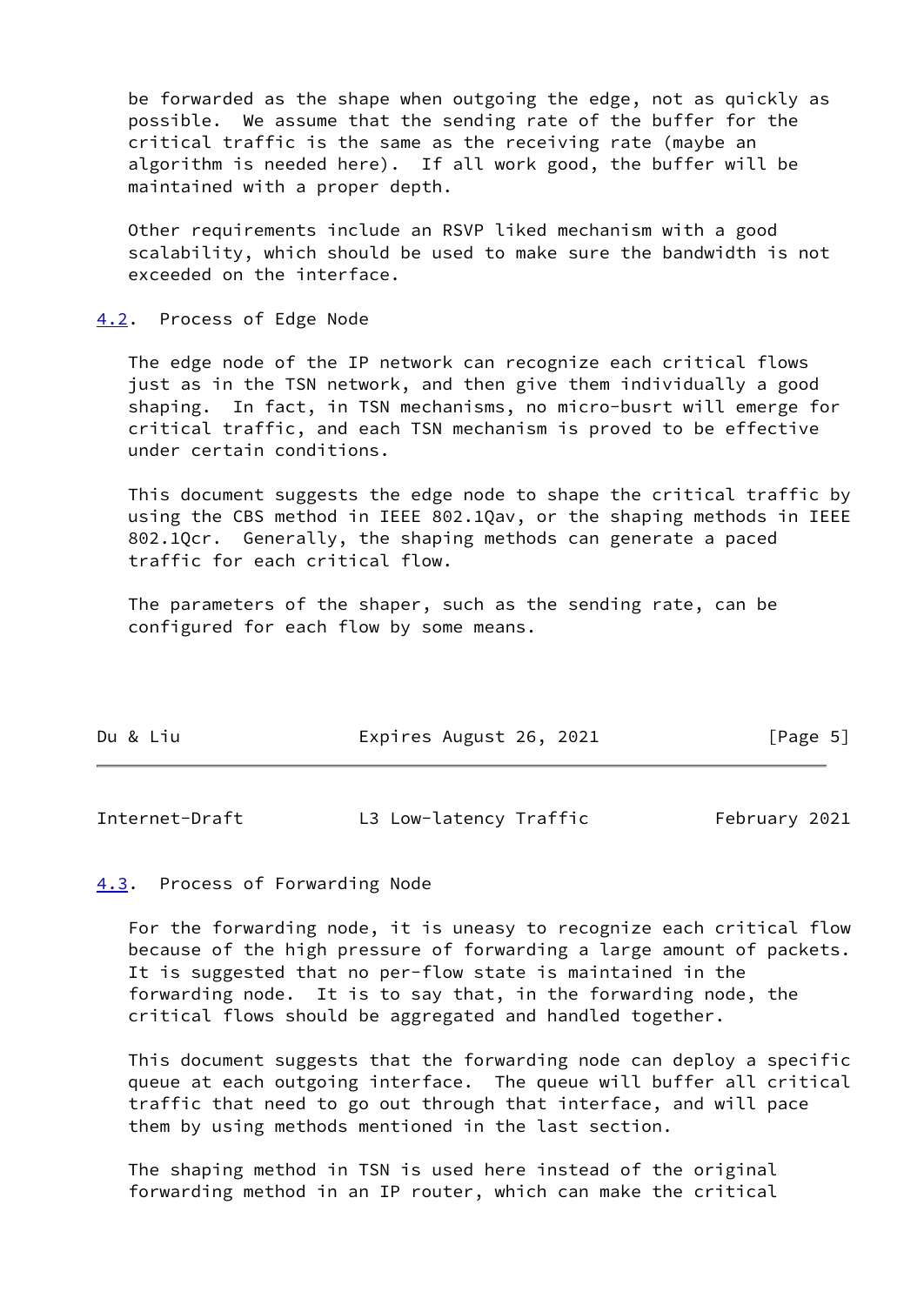traffic be forwarded orderly instead of as soon as possible. Therefore, micro-bursts can be decreased in the network.

 If all the forwarding nodes can do their jobs properly, i.e., they can well pace the critical traffic, no or rare micro-bursts for the critical traffic would take place. In this way, the critical traffic will have a relatively low latency in the IP network with less uncertainties of micro-bursts.

 As no per-flow state is maintained in the forwarding node, the sending rate of the shaper is hard to decide. In this document, the sending rate is suggested to be generated referring to the incoming rate of the queue. The purpose is to maintain a proper buffer depth for the queue.

<span id="page-6-0"></span>[5](#page-6-0). Analysis of the Proposed Method

 The method proposed does not need synchronization, just as the asynchronous mechanisms studied in IEEE 802.1 Qcr. Furthermore, the method has a larger aggregation granularity, which can fulfill the requirements of simplicity and scalability. However, it has a larger uncertainty in the forwarding than the TSN mechanisms, which needs to be further studied.

<span id="page-6-1"></span>[6](#page-6-1). IANA Considerations

TBD.

<span id="page-6-2"></span>[7](#page-6-2). Security Considerations

TBD.

<span id="page-6-4"></span>

| Du & Liu               | Expires August 26, 2021 | [Page 6]      |  |
|------------------------|-------------------------|---------------|--|
| Internet-Draft         | L3 Low-latency Traffic  | February 2021 |  |
| Acknowledgements<br>8. |                         |               |  |
| TBD.                   |                         |               |  |
| References<br>9.       |                         |               |  |

<span id="page-6-6"></span><span id="page-6-5"></span><span id="page-6-3"></span>[9.1](#page-6-6). Normative References